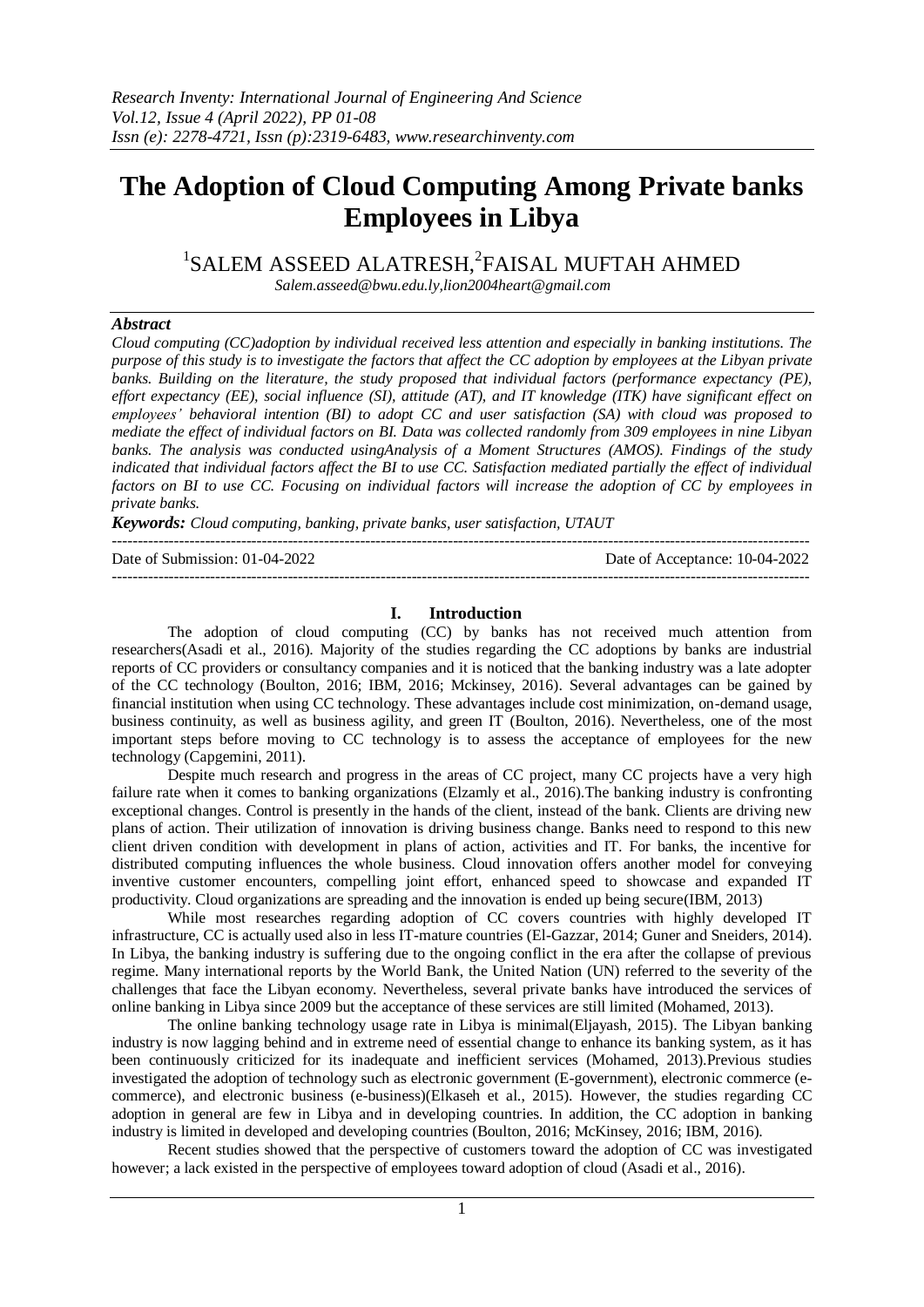Previous studies showed that the unified theory of acceptance and use of technology (UTAUT) model could strengthen the inadequacy of other technology acceptance models such as Technology acceptance model (TAM) (Venkatesh et al., 2003). The model has been used in many disciplines. However, the use of the model in CC is still limited (Cao et al., 2013).Deploying the technology in banks improve their organizational performance and lead to competitive advantages (Alaaraj et al., 2015; Alaarj et al., 2016). The purpose of this study is to examine the effect of individual factors on the adoption of CC among employees in Libyan private banks. Among individual factors, the study focusses on the factor of UTAUT such as PE, EE, SI. AT and ITK were incorporated based on the literature. The next section discusses the literature review, research methodology, findings, discussion, and conclusion.

# **II. Literature Review**

This section discusses the CC and the development of the hypotheses.

#### **2.1 Cloud computing and Banking**

CC is a new technology in the information technology that have been recently developed to enable users and business to access software, hardware, and application on demand basis from anywhere (Low et al., 2011; Shawish and Salama, 2014). Therefore, the cloud resulted in shifting the applications to service platform rather than to be installed on the personal computers of users. A widely used definition of CC is provided by the American National Institute of Standards and Technology (NIST). NIST defined it "a model for enabling convenient, on-demand network access to a shared pool of configurable computing resources (networks, servers, storage, applications, and services) that can be rapidly provisioned and released with minimal management effort or service provider interaction"(Mell and Grance, 2011).

Researchers agreed that for CC, there are three main layers that are the Software as a Service (SaaS), Platform as a Service (PaaS), and Infrastructure as a Service (IaaS)(Lian, 2015; Low et al., 2011). In addition, researchers also highlighted the importance of the deployment of CC. One important consideration for the adoption of CC is the deployment of a cloud-based computing resource. CC deployment can be divided into four types: private clouds, public clouds, community clouds, and hybrid clouds (Mell&Grance, 2011;Lian, 2015).Each deployment model has its benefits and drawbacks (Zhang and Chen, 2010). The decision of choosing a proper CC deployment model should consider technological as well as organizational factors (Zhang and Chen, 2010).

The usage of CC by banks can make an agile and adaptable banking condition that can react rapidly to new business necessity. This is additionally taken a toll sparing, as banking institution are required to pay on the usage-based for useful utilization and the services that they utilize(Alaaraj et al., 2017; Alaarj et al., 2017; Patani et al., 2014).Albeit numerous extensive banks are sure about the acknowledgment of cloud innovation, others are more watchful and anticipate the administrative difficulties to be addresses before hopping onto the temporary fad. With serve and tight monetary related confinements, develop fiscal programming commercial centre and quickly evolving controls, there is requirement for banks to seek after innovative answers for meeting business prerequisites in today server competitive environment(Alaaraj et al., 2017; Apostu et al., 2012).

#### **2.2Conceptual Modeland Hypotheses Development**

This study uses mainly the UTAUT. The study focuses on the effect of individual factors on the adoption of CC in banking industry in Libya. Several researchers operationalized human or individual factors into dimensions. For example, Lian et al. (2014) investigated human factor effect on the adoption of CC egovernment and included factors such as EE, PE, and SI. Liu et al (2008)deployed individual factors to test the adoption of new technology. In this study, individual factors are divided into PE, EE, SI, AT, and ITK. The choice of these factors and grouping them under individual factor construct is supported by previous studies. PE, EE, and SI are individual factors according to Venkatesh et al. (2003). ITK is related to the knowledge of individual regarding the use of a specific technology (Al-Masri and Ahmad, 2017), AT toward the technology is an individual oriented trait (Davis, 1989). User satisfaction with the technology is a core variable that can enhance the explanation of the relationship between individual factors and technological factor in one hand and the BI on the other hand. Thus, this variableis proposed as a mediator between individual factors and technological factor, and the BI to use the CC. Figure 1 presents the proposed framework of this study.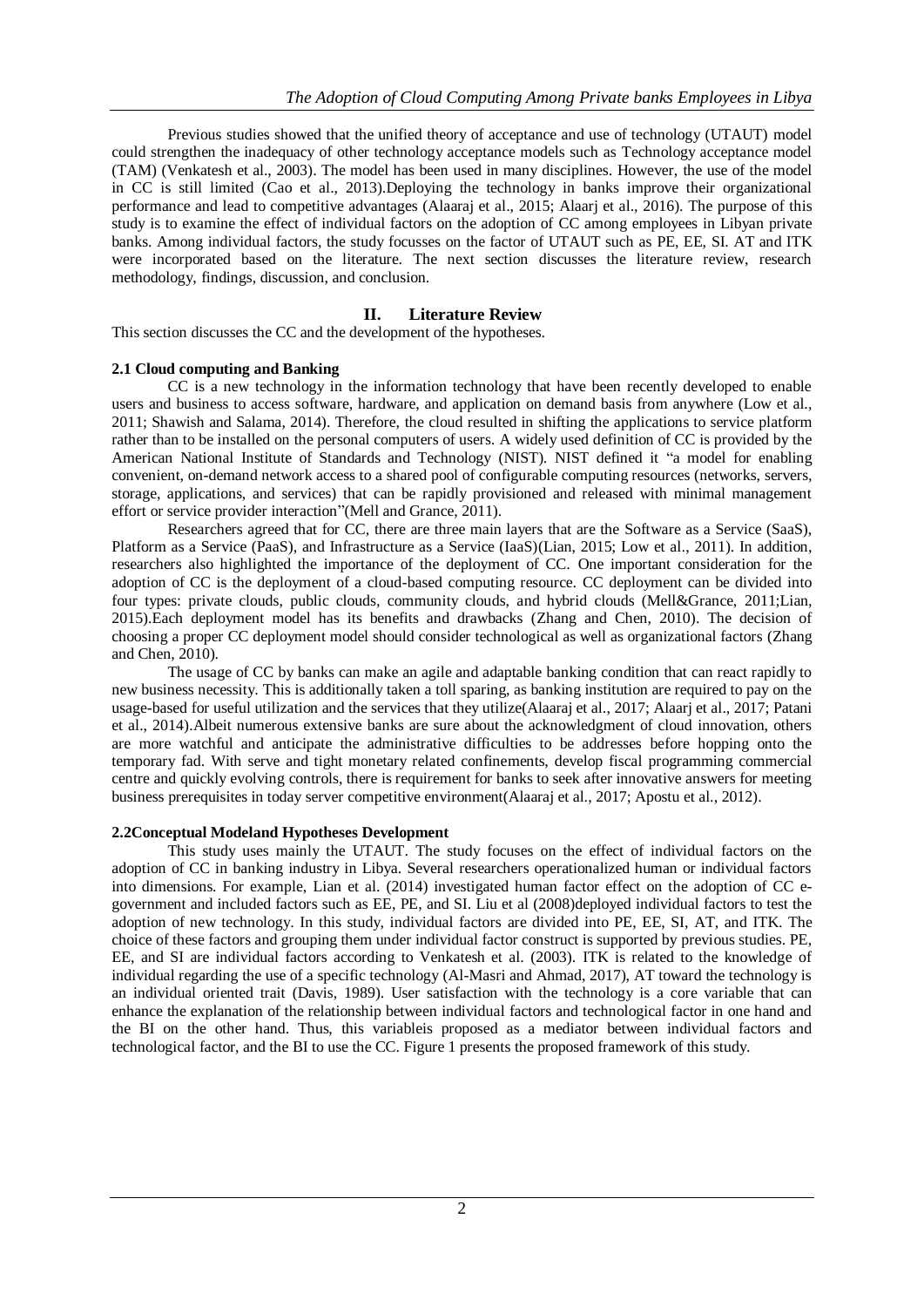

Figure 1: Proposed Conceptual Model

# **2.2.1 Individual Factors**

Individual factors are defined in this study as "the factors that concern the individual and lead them to adopt the CCtechnolog"y. These factors includes PE, EE, SI, AT, and ITK. Lian et al. (2014) investigated the CC adoption and found that human factors has a significant effect on the adoption of CC. Liu et al. (2011) also found that the individual factors affect significantly the adoption of EDI technology. In this study, individual factors are expected to affect the behavioural intention to use the CC in the banking industry in Libya. Thus, it is hypothesized:

# **H1: Individual factors affect positively the BI**

# **2.2.2 Performance Expectancy**

PE is defined as "the degree to which an individual believes that adopting the technology will help him or her to increase the work performance" (Venkatesh et al., 2012). Many studies in the CC field have demonstrated empirically that the PE affect the BI of users to adopt the technology. UTAUT studies on adoption of CC showed that the expected benefits of the CC might increase the users' intention to adopt the technology (Park and Kim, 2014). Cao et al. (2013) found that CC adoption is highly affected by PE. In this study, it is hypothesized that:

## **H2:PEhas significant effect on BI.**

## **2.2.3 Effort Expectancy**

EE is defined as "the degree of ease associated with the use of the technology" (Venkatesh, et al., 2012). Lian (2015) has employed the UTAUT model to investigate the adoption of E-invoice using the CC. The findings showed that EE influences the adoption of CC services. Cao et al. (2013) and Bellaaj et al. (2015) found that EE has a significant effect on the intention to use CC in China and Saudi Arabia respectively. In this study, it is hypothesized:

## **H3: EEhas a significant effect on BI**

## **2.2.4 Social Influence**

SI is defined as "the degree to which an individual perceives that it is important others believe he or she should use the new technology" (Venkatesh, et.al. 2012). The UTATU model emphasized that SI plays an important role in IT adoption (Venkatesh et al., 2003). SIaffects user adoption of CC (Lian, 2015). Park and Ryoo, (2013)found that SI positively affects users' intention to use CC. Wu(2011b) found that SI affects the adoption of SaaS. Similarly, the study of Wu, (2011a) empirically found that SI is one of the key predictors of the adoption of CC. Therefore, it is hypothesized:

# **H4:SIhas a significant effect on BI**

## **2.2.5 Attitude**

AT refers to "an individual's positive or a negative evaluative effect about performing a particular behavior" (Albakri et al., 2014). Previous studies have proposed and tested the AT toward technology. Albakri et al. (2014) found empirically that AT toward technology is one of the most important indicators for the adoption of M-banking. Researchers related the issue of CC adoption to the perception and ATs of adopters. Wu (2011) found that AT toward the CC is essential for the adoption of the technology. Similarly, Arpaci(2016)pointed out that AT is an important factor for the adoption of CC. Arpaci, Kilicer and Bardakci (2015) found that AT affect significantly the BI to adopt CC. Thus, it is hypothesized: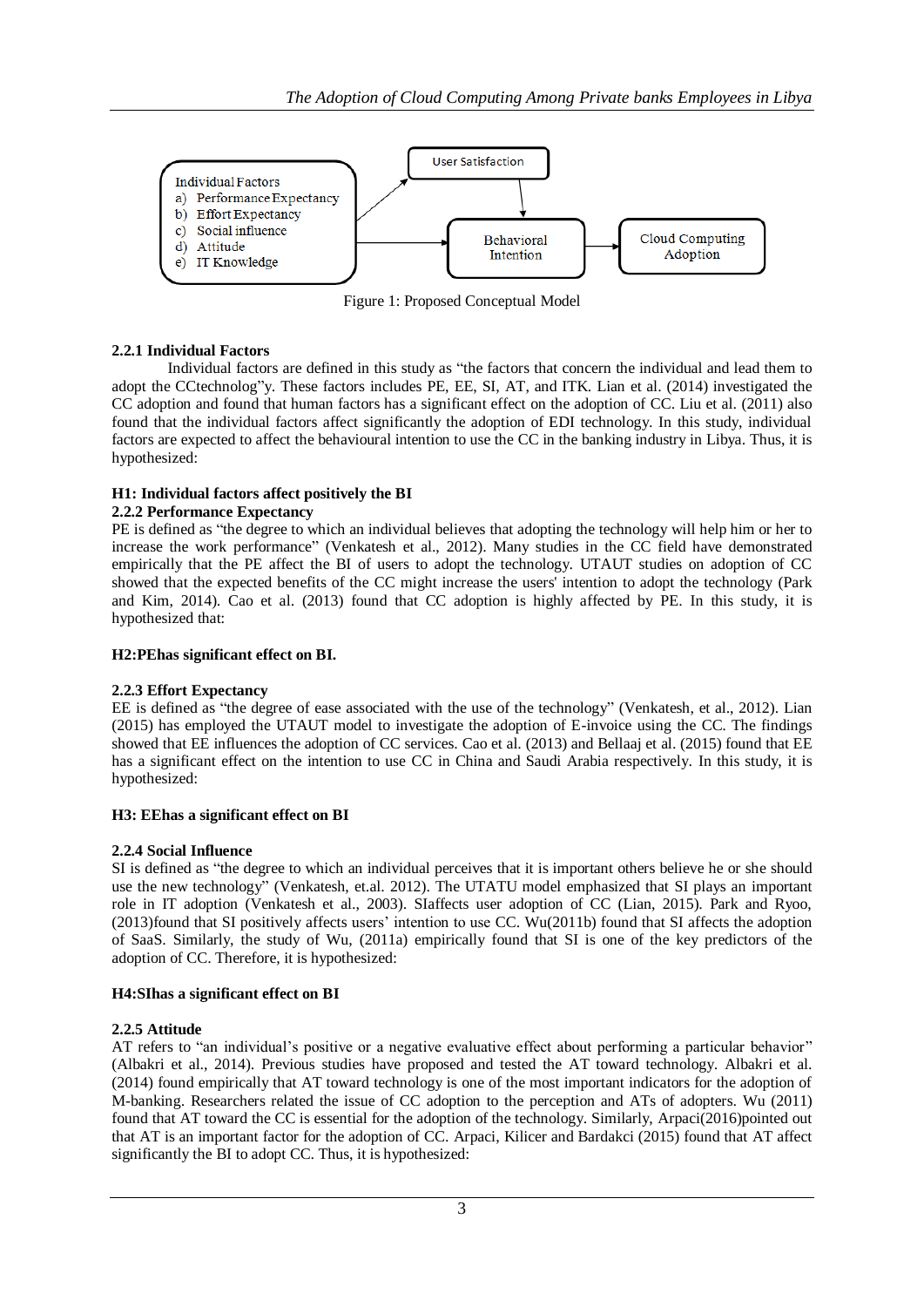# **H5: AT toward technology has a significant effect on the BI**

# **2.2.6 IT knowledge**

ITK refers to "the level of knowledge of the employees toward using new technology"(Lian et al., 2014). If employees have IT competences, then it would have a more positive AT towards this new innovation. In other words, if the employees possess the necessary skills to adopt CC, then the they would have more likelihood of being confident to engage in this process (Lian et al. 2014). Picoto et al.(2014)predicted that ITK affects the usage and performance of CC. In similar approach, (Dehkordi et al., 2011)found that ITK an important factor for the adoption of E-government in Iran. In this study, it is hypothesized:

# **H6: ITK has a significant effect on BI**

# **2.2.7 Behavioral Intention and Cloud Adoption**

BIis defined as "a person's perceived likelihood or subjective probability that he or she will engage in a given behavior" (Venkatesh et al., 2003). Most previous model in technology acceptance proposed that BI affects the use behavior of new technology (Davis, 1989). Bellaaj, Zekri and Albugami (2015)found that BI affects the use behavioral of educational technology system. Arpaci, Kilicer and Bardakci (2015) found that BI affects the CC usage in educational institutions. In this study, it is hypothesized that:

# **H7: BI has a significant effect on CC adoption.**

# **2.2.8 Mediating Role of User Satisfaction**

SA is defined as "an affective state that is the emotional reaction to the entire CC experience of a user" (Burda and Teuteberg, 2014). Park and Kim (2014) investigated the effect of SA on the intention to use mobile cloud services and found the effect is significant. Pilevari, Toloei and Sanaei (2013) pointed out that users would adopt and use the technology once they are satisfied with it. Burda and Teuteberg (2014) found that satisfaction with the technology affects positively the trust as well as the usefulness of the cloud. DeLone and McLean(2003)proposed proposing SA as a mediator between information quality, system quality and service quality, and the intention to use of technology. Wixom and Todd (2005)found SA mediate partially the effect of service and system quality on ease of use and usefulness. It is well established in the marketing research that SA can mediate the relationship between variables (Chiu and Francesco, 2003; Rezvani et al., 2016; Spagnoli and Caetano, 2012). However, this relationship needs to be examined in CC adoption field. Thus, it is hypothesized: **H8: SA mediates the effect of individual factors on the BI**

## **III. Research Methodology**

The population of this study includes all the private banks in Libya ,which have experience of online banking and intended or have a CC technology existed in their banks. According to the central bank in Libya, the country has 18 public and private banks. The total banks that using the online banking are 11 out of which nine are private banks. These nine banks are the target population of this study. Number of employees at these banks are estimated to be 26000 employees including the branches of the banks. Out of the 26,000, there are 6000 employees who are involved in IT related tasks. These 6000 are the target population of this study. This study uses the random sampling selection method to determine the sample size from the population. Accordingly, the sample size of this study is 361 and it is sufficient for the use of AMOS (Lowry and Gaskin, 2014).

## **3.1 Instrument of the Study**

This study is using a questionnaire as a tool for data collection. The questions are measured using fivepoint Likert scale. PE (5 items), EE (5 items), SI (5 items), and BI (5 items) were adopted from Lian (2015). AT (4 items) was adopted from Davis (1989). ITK (5 items) was adopted from Dehkordiet al. (2011) and use behavior (8 items) was adopted from Gupta et al. (2013) and Davis et al. (1989). Two experts validated the instrument of this study and a pilot testing was conducted to ensure that the measurements are reliable. Cronbach's Alpha for all the measurement were greater than 0.70 indicating the reliability of the measurements.

## **3.2 Data Collection**

After confirming the instrument validity and reliability, the field data collection took place between February and July, 2017. A total of 397 online questionnaire were mailed out to respondents. Follow up procedures were applied to increase the response rate. Emails and other social media tools were used to post the questionnaire and request to be answered by IT staff in the banks. A total of 324 responses were collected representing a response rate of 69%. These responses are sufficient for the use of AMOS (Alaaraj et al., 2018).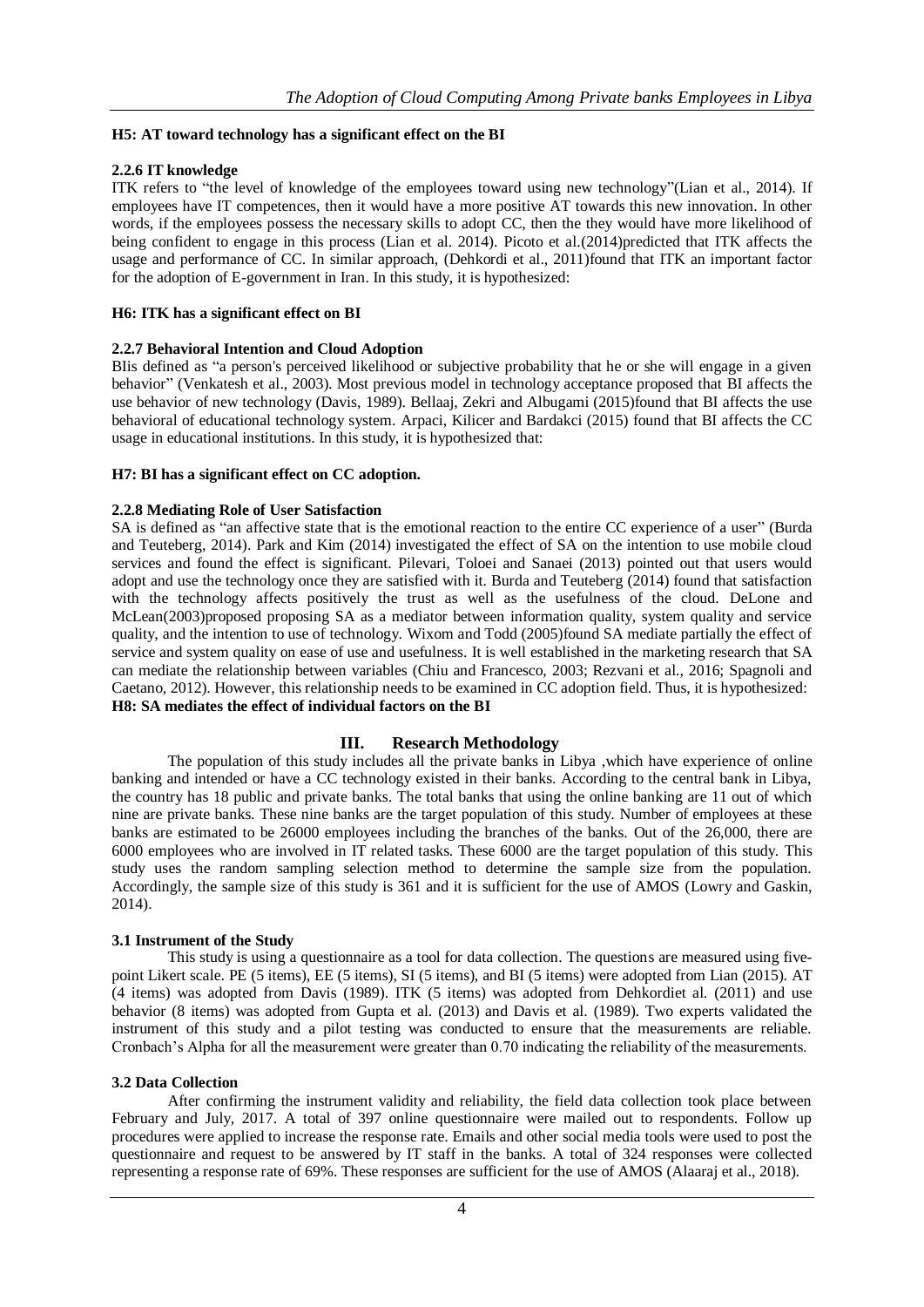## **3.3 Data Examination**

A series of analysis was conducted to refine and prepare the data. Missing value analysis showed that there is no missing value. Outliers analysis indicated the existence of 15 univariate and multivariate outliers. This has resulted in 309 complete and usable responses. The data is normally distributed and the value of skewness and kurtosis are within the recommended range of less than absolute value of two and there is no multicollinearity issue because the tolerance is greater than 0.10 and the variance inflation factor (VIF) is greater than 10.

#### **IV. Data analysis**

The data was analysed using SPSS and AMOS version 22.0. This section presents the profile of respondents and the result of hypotheses testing.

#### **4.1 Demographic Information**

Table 1 shows the demographic information of the respondents. A total of 309 respondents has participated in this study. Respondents are males (76.7%) while females accounted to 23.3%. A total of 37.9% of the respondents are between 20 and 30 years while 50.8% are in the age group between 31-40. A total of 9.1% are older than 40 and younger than 50. Those who are above 50 years accounted to 2.3%. The respondents are holders of bachelor's degree (77%) while 5.8% are holders of master degree and 1.9% are holders of PhD degree. They have access to internet and CC with 58.9% have experience of using the internet for more than six years and less than nine years. 37.2% have experience of more than nine years. A total of 3.9% have experience between two to five years.

| raore 1: Baenground of the respondents |                   |           |            |  |  |  |
|----------------------------------------|-------------------|-----------|------------|--|--|--|
| Variable                               | Label             | Frequency | Percentage |  |  |  |
| Age                                    | $20-30$ years     | 117       | 37.9       |  |  |  |
|                                        | $31-40$ years     | 157       | 50.8       |  |  |  |
|                                        | $41-50$ years     | 28        | 9.1        |  |  |  |
|                                        | above 50 years    |           | 2.3        |  |  |  |
| Gender                                 | Male              | 237       | 76.7       |  |  |  |
|                                        | Female            | 72        | 23.3       |  |  |  |
| Education                              | Diploma           | 47        | 15.2       |  |  |  |
|                                        | Bachelor          | 238       | 77.0       |  |  |  |
|                                        | Master            | 18        | 5.8        |  |  |  |
|                                        | Ph.D.             | 6         | 1.9        |  |  |  |
| Access                                 | Yes               | 309       | 100.0      |  |  |  |
| Length of using the                    | 2-5 Years         | 12        | 3.9        |  |  |  |
| Internet                               | 6-9 years         | 182       | 58.9       |  |  |  |
|                                        | More than 9 years | 115       | 37.2       |  |  |  |

Table 1: Background of the Respondents

#### **4.2 Measurement Model**

Measurement model was conducted to assess the model of this study. In this stage, the factor loading as well as the indices were checked. Factor loadings were greater than 0.60. Almost all the indices such as goodness of fit index (GFI) was 0.891, Tukerlewis index (TLI) was 0.952, Comparative fit index (CFI) was 0.946, and Chisq/df was 2.931, were achieved. The CFI is below the threshold of 0.90. However, Hair et al. (2010) suggested researchers to proceed with the analysis if three of the indices were achieved.

#### **4.2.1 Convergent Validity**

Convergent validity is achieved when the factor loading is greater than 0.60, Cronbach's Alpha greater than 0.70, composite reliability greater than 0.70, and Average Variance Extracted (AVE) is greater than 0.50. Some of the items were deleted to improve the indices and achieve the validity. Table 2 shows that all the thresholds were achieved. Thus, convergent validity was met.

| <b>Variables</b> | <b>Factor loading</b><br>>0.60 | Cronbach's<br>Alpha $>0.70$ | Composite Reliability >0.70 | <b>Average Variance</b><br>Extracted >0.50 |  |
|------------------|--------------------------------|-----------------------------|-----------------------------|--------------------------------------------|--|
| AT               | .909-.927                      | 0.946                       | 0.936                       | 0.831                                      |  |
| <b>PE</b>        | .875-.921                      | 0.951                       | 0.944                       | 0.810                                      |  |
| EE               | .901-.919                      | 0.949                       | 0.945                       | 0.812                                      |  |
| SI               | .794-.857                      | 0.920                       | 0.917                       | 0.688                                      |  |
| <b>ITK</b>       | .906-.939                      | 0.963                       | 0.960                       | 0.859                                      |  |

Table 2: Convergent Validity of Sub-Variables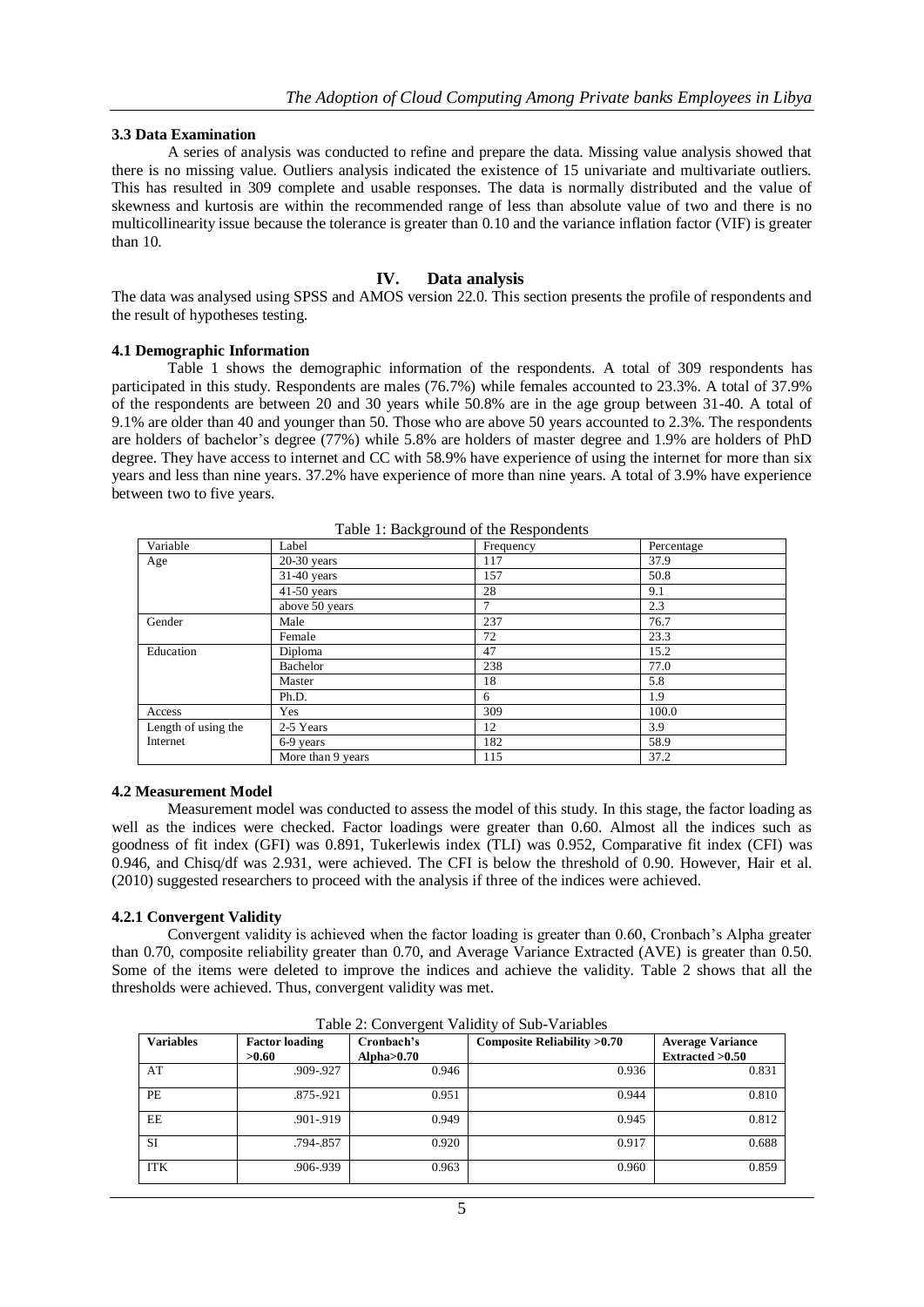| BI           | .828-.887     | 0.931 | 0.920 | 0.742 |
|--------------|---------------|-------|-------|-------|
| Use Behavior | $.731 - .937$ | 0.912 | 0.906 | 0.709 |
| SΑ           | .807-.873     | 0.911 | 0.905 | 0.705 |

# **4.2.2 Discriminant Validity**

The discriminant validity of the variables was achieved because the square root of AVE (bold and underlines) is greater than the cross loading of the variables. Table 3 shows the discriminant validity.

| AT    | PE    | EE    | <b>SI</b> | <b>ITK</b> | BI    | <b>Use</b><br>behavior | <b>SA</b> |
|-------|-------|-------|-----------|------------|-------|------------------------|-----------|
| 0.911 |       |       |           |            |       |                        |           |
| 0.410 | 0.900 |       |           |            |       |                        |           |
| 0.559 | 0.670 | 0.901 |           |            |       |                        |           |
| 0.550 | 0.730 | 0.703 | 0.830     |            |       |                        |           |
| 0.540 | 0.458 | 0.496 | 0.521     | 0.927      |       |                        |           |
| 0.187 | 0.203 | 0.190 | 0.235     | 0.335      | 0.862 |                        |           |
| 0.096 | 0.066 | 0.092 | 0.166     | 0.184      | 0.465 | 0.842                  |           |
| 0.075 | 0.038 | 0.036 | 0.151     | 0.197      | 0.522 | 0.401                  | 0.840     |

Table 3: Discriminant Validity

## **4.3 Hypotheses Testing**

Structural model was conducted to test the hypotheses. All the indices were achieved except GFI.

# **4.3.1 Direct Effect**

The hypotheses testing of the direct effect of individual factors is presented in Table 4**.** The table shows the hypotheses number (H), dependent variable (DV), independent variable (IV), standard error (S.E), critical ratio (C.R), and p-value (P).

| Н              | DV          |                | IV                        | ັ<br>Estimate | S.E. | C.R.  | P    | Label     |
|----------------|-------------|----------------|---------------------------|---------------|------|-------|------|-----------|
| H1             | ΒI          | <b>&lt;---</b> | <b>Individual Factors</b> | .363          | .105 | 3.455 | .001 | Supported |
| H <sub>2</sub> | ΒI          | <---           | PE                        | .246          | .055 | 4.459 | .001 | Supported |
| H <sub>3</sub> | BI          | $\leftarrow$   | EE                        | .191          | .052 | 3.647 | .001 | Supported |
| H4             | ΒI          | <---           | SI                        | .015          | .064 | .234  | .116 | Rejected  |
| H <sub>5</sub> | ВI          | <---           | ITK                       | .147          | .056 | 2.597 | .009 | Supported |
| H <sub>6</sub> | BI          | <---           | AT                        | .130          | .057 | 2.292 | .022 | Supported |
| H7             | CC adoption | <---           | BI                        | .291          | .081 | 3.521 | 0.01 | Supported |
| $R^2$          | .592        |                |                           |               |      |       |      |           |

Table 4: Result of Hypotheses Testing of Individual Factors

The table shows that the individual factors has significant effect on the BI toward CC in Libyan banks. Thus, H1 is supported. For the effect of PE, it can be seen in Table 4 that the effect is significant. Thus, H2 is supported. Similarly, for H3,5,6,7 it can be seen that the effect of other variables such as EE, ITK, and AT are also significant. The effect of BI on CC adoption is significant. However, it can be seen from Table 4 that the effect of SI on the BI is not significant (Estimate=0.015, P>0.05). Accordingly, all the hypotheses are supported except the SI (H4). The model was able to explain 59% of the variation in the BI to adopt CC.

#### **4.3.2 Mediating Role of User Satisfaction**

The eighth hypothesis predicted that SA mediates the effect of individual factors on BI (H8). Table 5 presents the result of mediation role of SA.

| TWARD OF INSURIE OF HIS GIRLOTT THOIS OF MET |                       |       |                           |          |      |       |      |           |  |
|----------------------------------------------|-----------------------|-------|---------------------------|----------|------|-------|------|-----------|--|
|                                              | D.V                   |       |                           | Estimate | S.E. | C.R.  |      | Label     |  |
|                                              | Behavior<br>intention | ----  | SА                        | 180      | .059 | 3.049 | .002 | Supported |  |
| H8                                           | ВI                    | ⊂---  | <b>Individual Factors</b> | .290     | .102 | 2.84  | .001 |           |  |
|                                              | SΑ                    | : --- | <b>Individual Factors</b> | .160     | .072 | 2.22  | .007 | Supported |  |

**Table 5:** Result of Mediation Role of SA

Table 5 shows that the direct effect of individual factors on BI reduced from .363 in Table 4 to .290 in Table 5 (after including the mediator). This indicates that the mediation occurred. In addition, the indirect effect through SA is significant. Since both; the direct effect and the indirect effect are significant, the mediation is partial and H8 is supported.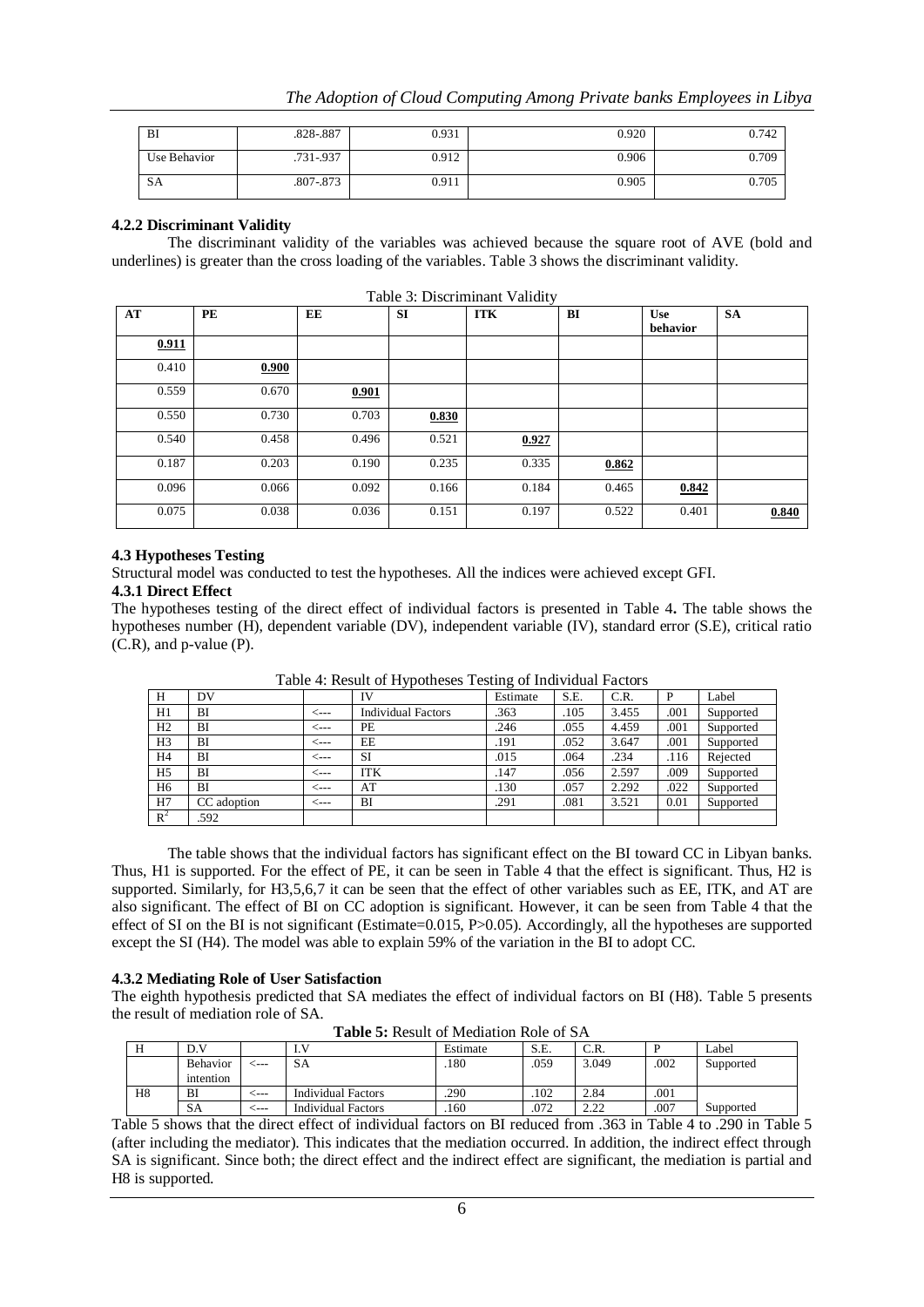#### **V. Discussion**

This study investigated the adoption of CC by employees at Libyan banks. The study found that individual factors are important predictors of the BI toward CC adoption. The most important factor is the PE followed by EE, ITK, and AT. In addition, the BI affects the CC adoption. Furthermore, the study found that SI is not significant predictor of the BI. The findings of this study are in agreement with the findings of the literature. Previous studies found individual factors is important predictor for adoption of CC (Lian, 2015). PE as well as EEaffect significantly the adoption of CC technology (Bellaaj et al., 2015; Lian, 2015; Cao et al., 2013). BI affects the CC adoption (Arpaci et al., 2015). In addition, the SA has a partial mediating effect indicating that SA can explain part of the relationship between individual factors and BI.Venkatesh et al. (2003) pointed out that the innovations take time to diffused and this could explain the insignificant effect of SI.

Investigating the individual factors provides the decision makers with information regarding the factors that concern the employees who are going to use the CC system. The PE, EE, AT and ITK are the most critical factor that decision makers have to focus on when developing and adopting CC system.

#### **VI. Implications**

This study investigated the adoption of CC among employees at private banks in Libya. Studies pertaining to CC in developing countries are limited and this study has contributed in this regard. The study investigated the CC adoption factors using the UTAUT model. The study has enriched the literature and filled the gaps related to the use of UTAUT in CC. In addition, the study enriched the literature with academic article that tackle the issue of CC adoption by banks.

The findings of this study are generalizable on all the Libyan private banks and it can be carefully generalized on other countries providing that the culture, ITK, and CC adoption factors are similar in these countries. In other words, the finding might be generalized on developing countries, but it would be difficult to generalize the finding on developed countries due to the differences of technology usage and level of ITKand IT infrastructure in these countries.

#### **VII. Conclusion**

There are some limitations in this study that can be used as avenues for future works. This study was conducted on Libyan private banks. Thus, findings might not be generalized on the public banks, which follows different procedures and requires high routine in decision making. Hence, future researchers are recommended to investigate the adoption of CC by public banks. In addition, the study was conducted on employees, customers were not involved in this study. Thus, to include the customers, future researchers have to add factors related to the customers adoption and usage of banking CC system. The study tested hypotheses related to individual factors. Future studies can add other factors such as organizational and technological factors.

#### **References**

- [1]. Al-Masri, O.H. and Ahmad, M.S. (2017), "A Conceptual Framework for a Problem Resolution Support System (PReSS)", *Journal of Advances in Information Technology*, No. January, pp. 148–153.
- [2]. Alaaraj, S., Mohamed, Z.A. and Bustamam, U.S.A. (2017), "Do Knowledge Management Capabilities Reduce the Negative effect of Environment Uncertainties on Organizational Performance? A Study of Public Listed Companies in Malaysia", *International Journal of Economic Research*, Vol. 14 No. 15, pp. 443–456.
- [3]. Alaaraj, S., Mohamed, Z.A. and Bustamam, U.S.B.A. (2018), "External Growth Strategies and Organizational Performance in Emerging Markets: The Mediating Role of Inter-Organizational Trust", *Review of International Business and Strategy*, Vol. 28 No. 2.
- [4]. Alaaraj, S., Zainal, A.M. and Bustamam, U. (2015), "The Effect of Knowledge Management Capabilities on the Performance of Malaysian Large-Scale Organizations: An Empirical Study", *Advances in Global Business Research*, Vol. 12 No. 1, pp. 1024–1038.
- [5]. Alaarj, S., Mohamed, Z.A. and Bustamam, U.S.A. (2017), "The Effect of Knowledge Management Capabilities on Performance of Companies : A Study of Service Sector", *International Journal of Economic Research*, Vol. 14 No. 15, pp. 457–470.
- [6]. Alaarj, S., Zainal, A.M. and Bustamam, U. (2016), "Mediating Role of Trust on the Effects of Knowledge Management Capabilities on Organizational Performance", *Procedia - Social and Behavioral Sciences*, Vol. 235 No. 2016, pp. 729–738.
- [7]. Albakri, S.H., Shanmugam, B., Samy, G.N., Idris, N.B. and Ahmed, A. (2014), "Security risk assessment framework for cloud computing environments", *Security and Communication Networks*, Vol. 7 No. 11, pp. 2114–2124.
- [8]. Apostu, A., Rednic, E. and Puican, F. (2012), "Modeling Cloud Architecture in Banking Systems", *Procedia Economics and Finance*, Vol. 3, pp. 543–548.
- [9]. Arpaci, I. (2016), "Understanding and predicting students' intention to use mobile cloud storage services", *Computers in Human Behavior*, Elsevier Ltd, Vol. 58, pp. 150–157.
- [10]. Arpaci, I., Kilicer, K. and Bardakci, S. (2015), "Effects of security and privacy concerns on educational use of cloud services", *Computers in Human Behavior*, Elsevier Ltd, Vol. 45, pp. 93–98.
- [11]. Asadi, S., Nilashi, M., Husin, A.R.C. and Yadegaridehkordi, E. (2016), "Customers perspectives on adoption of cloud computing in banking sector", *Information Technology and Management*, Springer US, pp. 1–26.
- [12]. Bellaaj, M., Zekri, I. and Albugami, M. (2015), "The continued use of e-learning system: An empirical investigation using UTAUT model at the University of Tabuk", *Journal of Theoretical and Applied Information Technology*, Vol. 72 No. 3, pp. 464–474.
- [13]. Boulton, C. (2016), "Why banks are finally cashing in on the public cloud", *CIO*, p. 3.
- [14]. Burda, D. and Teuteberg, F. (2014), "The role of trust and risk perceptions in cloud archiving Results from an empirical study", *Journal of High Technology Management Research*, Elsevier Inc., Vol. 25 No. 2, pp. 172–187.